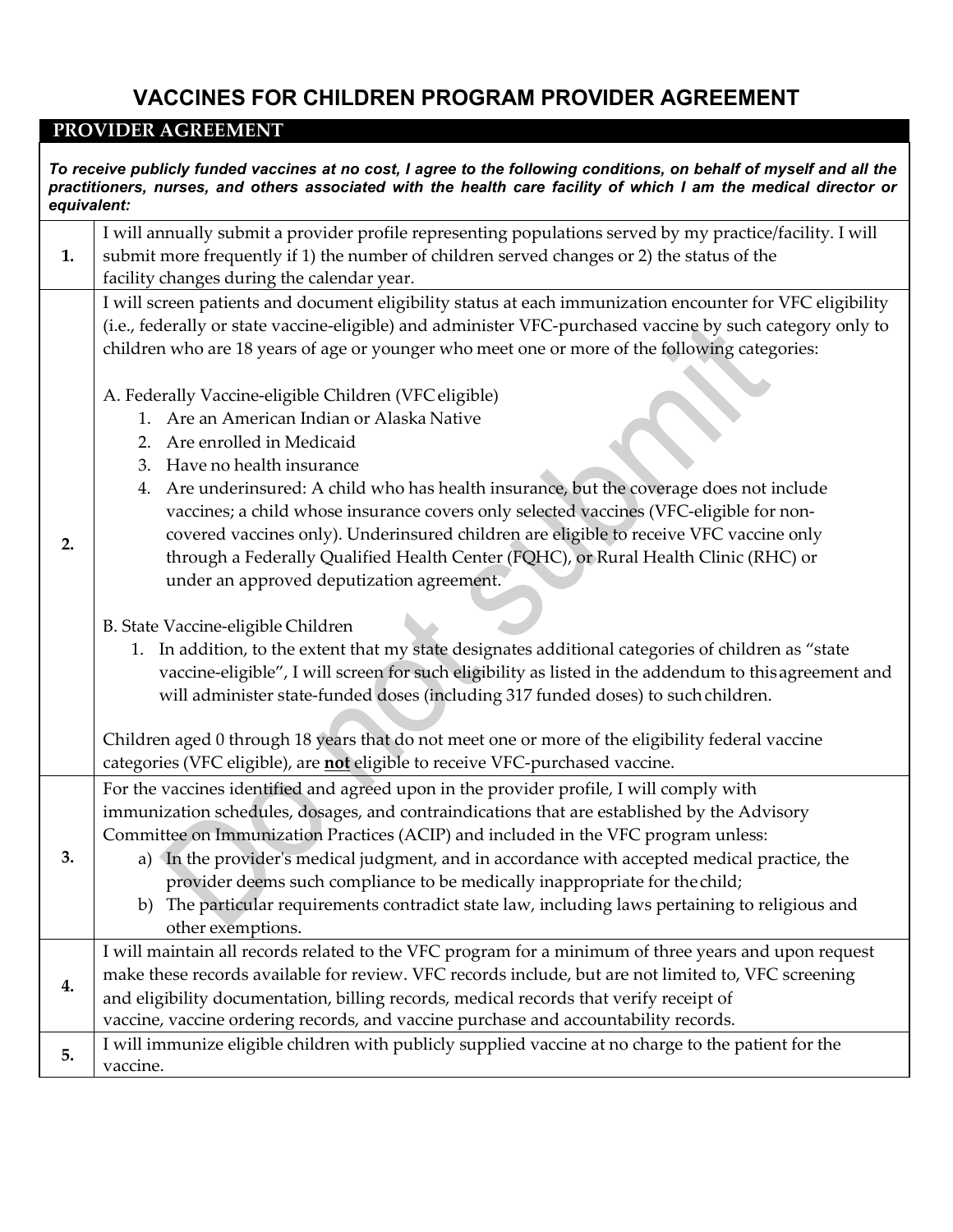| 6.  | I will not charge a vaccine administration fee to non-Medicaid federal vaccine-eligible children that<br>exceeds the administration fee cap of \$19.54 per vaccine dose. I will not charge a vaccine administration<br>fee to non-Medicaid state vaccine-eligible children that exceeds the administration fee cap of \$9.56 per<br>vaccine dose. For Medicaid children, I will accept the reimbursement for immunization administration<br>set by the state Medicaid agency or the contracted Medicaid health<br>plans.                                                                                                                                                                                                                                                                                                                                                                                                                                                                                                                                                                 |
|-----|------------------------------------------------------------------------------------------------------------------------------------------------------------------------------------------------------------------------------------------------------------------------------------------------------------------------------------------------------------------------------------------------------------------------------------------------------------------------------------------------------------------------------------------------------------------------------------------------------------------------------------------------------------------------------------------------------------------------------------------------------------------------------------------------------------------------------------------------------------------------------------------------------------------------------------------------------------------------------------------------------------------------------------------------------------------------------------------|
| 7.  | I will not deny administration of publicly purchased vaccine to an established patient because the                                                                                                                                                                                                                                                                                                                                                                                                                                                                                                                                                                                                                                                                                                                                                                                                                                                                                                                                                                                       |
|     | child's parent/guardian/individual of record is unable to pay the administration fee.                                                                                                                                                                                                                                                                                                                                                                                                                                                                                                                                                                                                                                                                                                                                                                                                                                                                                                                                                                                                    |
| 8.  | I will distribute the current Vaccine Information Statements (VIS) each time a vaccine is administered<br>and maintain records in accordance with the National Childhood Vaccine Injury Act (NCVIA), which<br>includes reporting clinically significant adverse events to the Vaccine Adverse<br>Event Reporting System (VAERS).                                                                                                                                                                                                                                                                                                                                                                                                                                                                                                                                                                                                                                                                                                                                                         |
| 9.  | I will comply with the requirements for vaccine management including:<br>a) Ordering vaccine and maintaining appropriate vaccine inventories;<br>Not storing vaccine in dormitory-style units at any time;<br>b)<br>Storing vaccine under proper storage conditions at all times. Refrigerator and freezer vaccine<br>$\mathcal{C}$<br>storage units and temperature monitoring equipment and practices must meet Arkansas<br>Department of Health Immunization Program storage and handling requirements;<br>d) Returning all spoiled/expired public vaccines to CDC's centralized vaccine distributor<br>within six months of spoilage/expiration                                                                                                                                                                                                                                                                                                                                                                                                                                      |
| 10. | I agree to operate within the VFC program in a manner intended to avoid fraud and abuse.<br>Consistent with "fraud" and "abuse" as defined in the Medicaid regulations at 42 CFR § 455.2, and for<br>the purposes of the VFC Program:<br>Fraud: is an intentional deception or misrepresentation made by a person with the knowledge that the<br>deception could result in some unauthorized benefit to himself or some other person. It includes any act<br>that constitutes fraud under applicable federal or state law.<br>Abuse: provider practices that are inconsistent with sound fiscal, business, or medical practices and<br>result in an unnecessary cost to the Medicaid program, (and/or including actions that result in an<br>unnecessary cost to the immunization program, a health insurance company, or a patient); or in<br>reimbursement for services that are not medically necessary or that fail to meet professionally<br>recognized standards for health care. It also includes recipient practices that result in unnecessary<br>cost to the Medicaid program. |
| 11. | I will participate in VFC program compliance site visits including unannounced visits, and other<br>educational opportunities associated with VFC program requirements.                                                                                                                                                                                                                                                                                                                                                                                                                                                                                                                                                                                                                                                                                                                                                                                                                                                                                                                  |
| 12. | For providers with a signed deputization Memorandum of Understanding between a FQHC or RHC<br>and the Arkansas Department of Health Immunization Program to serve underinsured VFC-eligible<br>children, I agree to:<br>a) Include "underinsured" as a VFC eligibility category during the screening for VFC eligibility<br>at every visit;<br>b) Vaccinate "walk-in" VFC-eligible underinsured children; and<br>Report required usage data<br>$\mathcal{C}$ )<br>Note: "Walk-in" in this context refers to any underinsured child who presents requesting a vaccine; not just established patients.<br>"Walk-in" does not mean that a provider must serve underinsured patients without an appointment. If a provider's office policy<br>is for all patients to make an appointment to receive immunizations then the policy would apply to underinsured<br>patients as well.                                                                                                                                                                                                           |